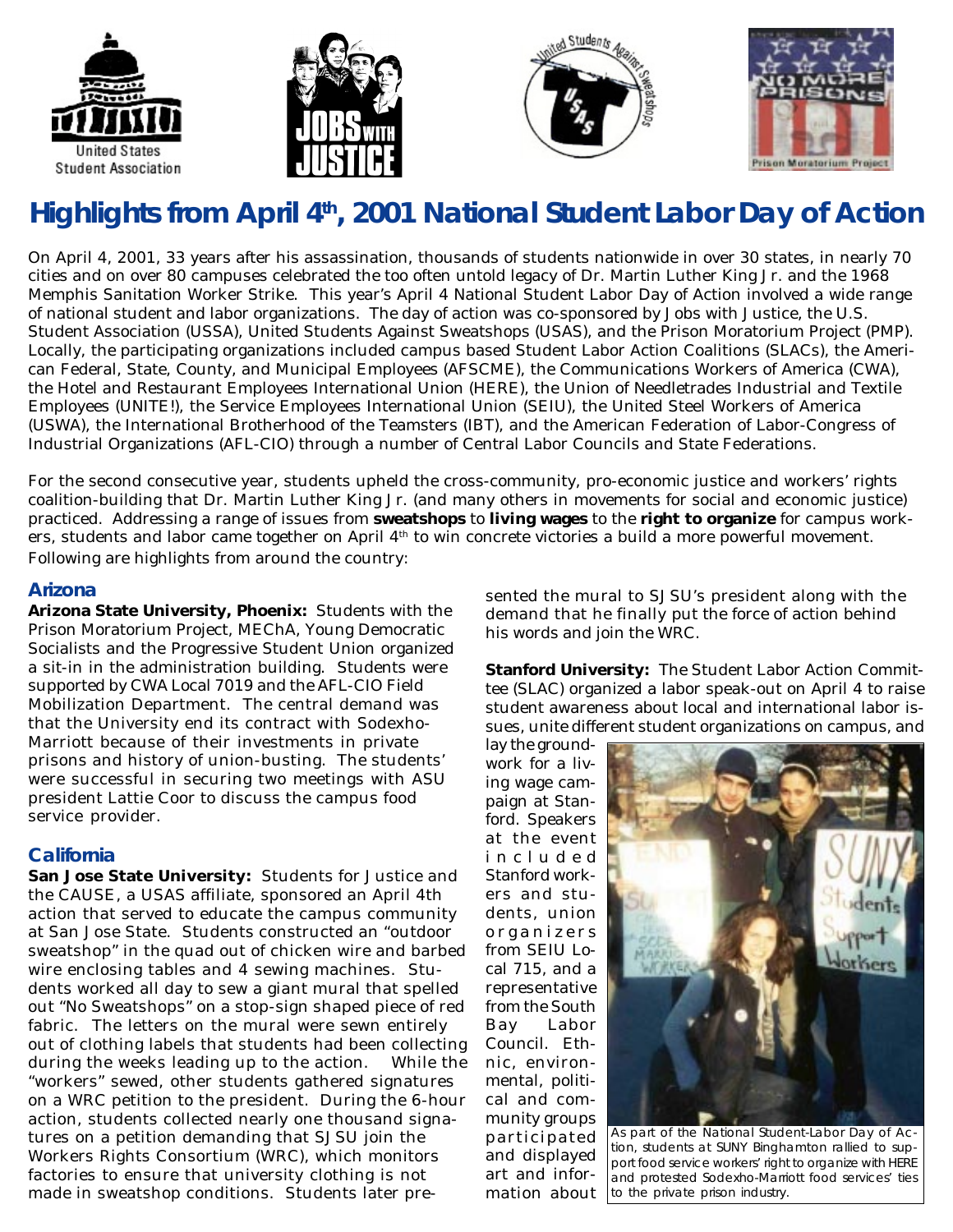their organizations' work for social justice. There was also music and an "open mic" event. On April 8th, SLAC screened a documentary of the 1968 sanitation workers' strike, "At the River I Stand."

#### **Connecticut**

**University of Connecticut, Stoors, CT:** At Noon on April 4th over sixty concerned members of the UConn community converged to demand of President Phil Austin that the University enact the prevailing wage rate of at least \$8.47 per hour plus benefits for the sub-contracted janitors who clean academic buildings. Most of the workers currently make between \$6.50 and \$7.50 and none have benefits. The community also voiced its support of the janitors struggle to form a union with SEIU Local 531. The rally began at the library, where the crowd was addressed by a priest from the campus Episcopalian Church, a professor of Philosophy, an organizer and a worker from SEIU Local 531, and a student who delivered statements from campus workers unable to attend the rally. Carrying signs, mops, buckets, and brooms and chanting in English and Spanish, the demonstrators marched to the administration building. Forty of the protestors marched into President Austin's office and presented a copy of their demands to adopt the prevailing wage rate and an invitation to a forum to discuss adopting a Code of Conduct for workers' rights at U. Conn. Students, workers and professors left energized, knowing that together they will win rights, respect and dignity for all workers on campus.

#### **Illinois**

**DePaul, Northwestern, University of Chicago, University of Illinois at Chicago, Harold Washington City College and others; Chicago, IL:** The city-wide network of student activists from these area colleges and universities called the Chicago Student Labor Action Project joined with Chicago Jobs with Justice, UNITE!, and AFSCME to organize a series of three teach-ins and rallies to commemorate April  $4<sup>th</sup>$ . Topics included the poor working conditions and wages for workers in industrial laundries as well as the private prison industry, the prison industrial complex, and colleges' and universities' relationship to them.

 At 12pm at the UNITE! Union Hall, Chicago area students had lunch with UNITE! members and former workers at industrial laundries in Chicago while the workers spoke to the group. At 4pm at **DePaul University**, there was a rally in celebration of student and labor victories. Speakers included Stewart Acuff of the AFL-CIO, Reverend Calvin Morris of Jobs with Justice, and Pari Zutshi of the Prison Moratorium Project (PMP). At 7pm at **Harold Washington College** they held a panel discussion featuring Kamau Marcharia of PMP, Nicky Neulist from U. of C., folks from the American Friends Service Committee, and a rep. from AFSCME Local 3506.

 Students with **Northwestern University** Students Against Sweatshops staged a mock sweatshop to catch the attention of students and to educate them about their attempts to get the administration to join the

#### **Students & Workers Are Winning Concrete Victories Together!**

**University of Connecticut**: After a successful building occupation in early May, students and janitors won their demands of a prevailing wage of \$8.75 an hour plus benefits!

**Cleveland State University:** Students and community members helped cafeteria workers with HERE Local 10 win a great contract!

**DePaul University:** Students were victorious in their campaign to end DePaul's contract with Sodexho-Marriott!

**Harvard University:** After a 3-week sit-in, students won a moratorium on subcontracting of essential services on campus and a deadline in early fall for implementation of their living wage demands!

**Northwestern University:** Northwestern signed on to the Workers Rights Consortium after students had rallies, teach-ins, and a tent city!

**Oberlin College:** After more than a year, students have forced Oberlin to end its contract with Sodexho-Marriott.

**American University:** Students persuaded AU to drop their contract with Sodexho-Marriott because of social concerns!

WRC. Students wore masks and acted out the role of the sweatshop worker making NU apparel with the corporate manager keeping them down. Also at Northwestern, 35 pizzas were handed out in 15 minutes to over 100 hungry students, providing them with a lunch alternative to Sodexho Marriott for the day. They also got plenty of flyers explaining the horrors of Sodexho and the act of goodwill from Northwestern PMP.

#### **Kentucky**

**Transylvania University, Lexington, KY:** On April 4th, students affiliated with Progress supported the organizing efforts of Lexington's Solid Waste department workers by joining them for a showing of "At the River I Stand." Former councilman R. Jefferson and current councilman George Brown also attended the program. The Solid Waste workers perform one of the most dangerous jobs in the city, earn barely more than the minimum wage, and receive few benefits and little respect. Many workers have two or three other jobs just to keep their families out of poverty. For the past year, the workers have been going before the city council to demand hazard duty pay, hazard duty retirement, and for temp workers to be hired as full time employees. Kentucky does not honor the public employees' right to organize and the Solid waste workers are not protected by national labor laws.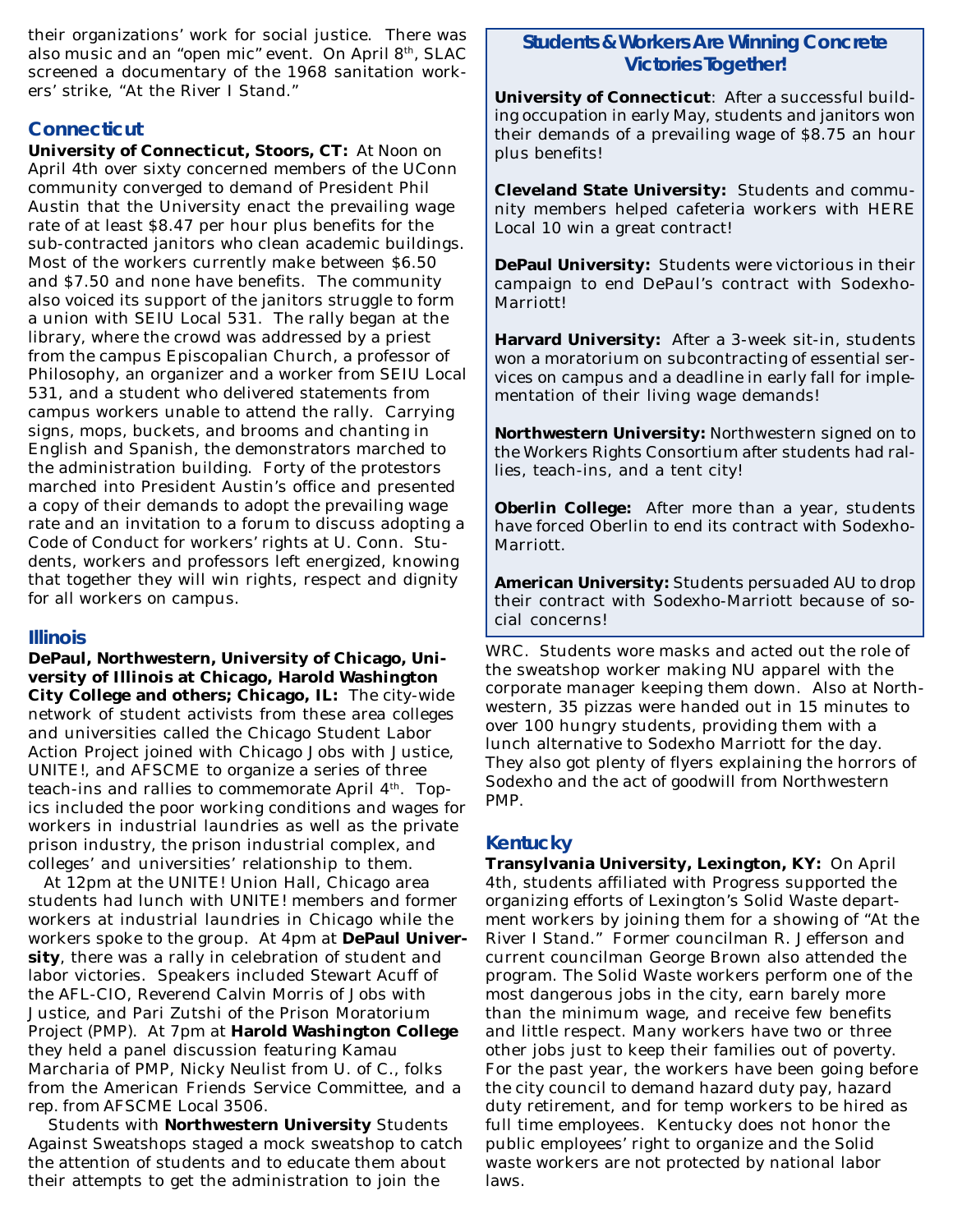#### **Massachusetts**

**Harvard University, Cambridge MA:** Two weeks prior to their occupation of Massachusetts Hall, the Progressive Student Labor Movement, which is waging the Harvard living wage campaign in solidarity with the Affordable Housing Coalition, held a "sleep-out" on the lawn in middle of campus. The sleep-out was accompanied by a number of rallies and a candle light vigil. Members of SEIU, HERE, and Boston Jobs with Justice supported these efforts. The demand are a living wage for workers on campus and more action by Harvard, as the biggest landlord in Cambridge, to provide affordable housing in the community. Strategically, the sleep-out was in preparation for escalated actions. Since April  $4<sup>th</sup>$ , the Progressive Student Labor Movement has taken another giant step closer to their ultimate goal of obtaining a Living Wage for all workers at Harvard. After a threeweek occupation of the President's office, they obtained a moratorium on sub-contracting and a deadline in the early fall for an implementation of their living wage demands with the Harvard administration. The PSLM's campaign has provided additional leverage to campus workers' (organized with SEIU and HERE) contract negotiations with the university, and it is likely that with this support, these workers will earn a living wage.

**U. Mass – Amherst:** At noon on April 4th, over 400 students and union members rallied at U. Mass Amherst to "Keep the PUBLIC in Public Education." The rally was endorsed by all five campus unions (SEIU 509, USA/MTA, AFSCME 1776, MSP/MTA and GEO/UAW), various student groups, Jobs with Justice, and Western Mass Global Action Coalition. The student-labor demands were: 1) Stop the attack on diversity and educational access, 2) Defend familyfriendly policies, 3) Protect quality staffing— no cutbacks, and 4) Stop privatization. A follow-up meeting of students and union members has been set to continue strategizing about how to take back the public university.

#### **Maryland**

**Johns Hopkins University, Baltimore, MD:** Students from Johns Hopkins SLAC participated in a series of events to defend workers' rights in their community. Students continued their support of hospital workers at Johns Hopkins Medical Center who are members of SEIU 1199 E-DC, in their campaign for better wages and benefits, and the right to organize for workers at the Medical Center who aren't members of the union. Three students were given citations by the police after refusing to leave the offices of Medical Center CEO Ron Petersen, who had refused to meet with them and had declined their invitations to an open forum on the issue. Later, students helped to organize a Workers' Rights hearing where prominent community leaders and clergy listened to testimony from workers at the Medical Center and from workers from Up-To-Date Laundry, another violator of workers' rights with whom Johns Hopkins does business. Up-To-Date is an industrial laundry where workers are organizing with UNITE!. Workers were threatened

and fired for trying to organize, and even after a victory with the NLRB, Up-To-Date continues to fire and repress workers who support the union. Students, community leaders, clergy, and city council members held a rally at Up-to-Date earlier in the day, and delivered a letter denouncing the recent violations of workers' rights there.

#### **Nebraska**

**University of Nebraska – Lincoln:** Students affiliated with USAS held an educational rally about sweatshops, advocating that the university join the WRC and that the university pressure the New Era Cap Company to negotiate in good faith with workers at their factory in Derby, NY. New Era produces baseball caps for many colleges and universities, including U. of Nebraska, and students are concerned about conditions in a the Derby, NY facility, where workers represented by CWA local 14177 are being laid-off and forced to accept enormous wage cuts. Surrounded by music, juggling, and frisbee, USAS distributed information to over 400 students. The group also met with the administration about New Era and the WRC.

#### **New York**

**New York University, New York, NY:** Students for Social Equality, a USAS affiliate, organized a number of events supporting workers' rights for the April  $4<sup>th</sup>$  National Student Labor Day of Action. Over 300 people participated in a rally and march from NYU's main administration building to the East Natural Deli, the site of a boycott by UNITE! because they pay their workers less than minimum wage. Students, community members, and union activists demanded that NYU and East Natural Deli bargain in good faith with their respective employees. Protestors heard from representatives from AFT

local 3882, which represents technical workers at NYU, NYU graduate student employees, who are organized with UAW Local 2110 and who will begin bargaining with NYU soon, and from part-time adjunct faculty at NYU, who are beginning an effort to organize with the UAW. The crowd was also addressed by workers from UNITE! local 169, which represents greengrocer workers who've been protesting greengrocer delis throughout the city to demand a fair contract.



UNITE! workers and NYU students march to the East Natural Deli.